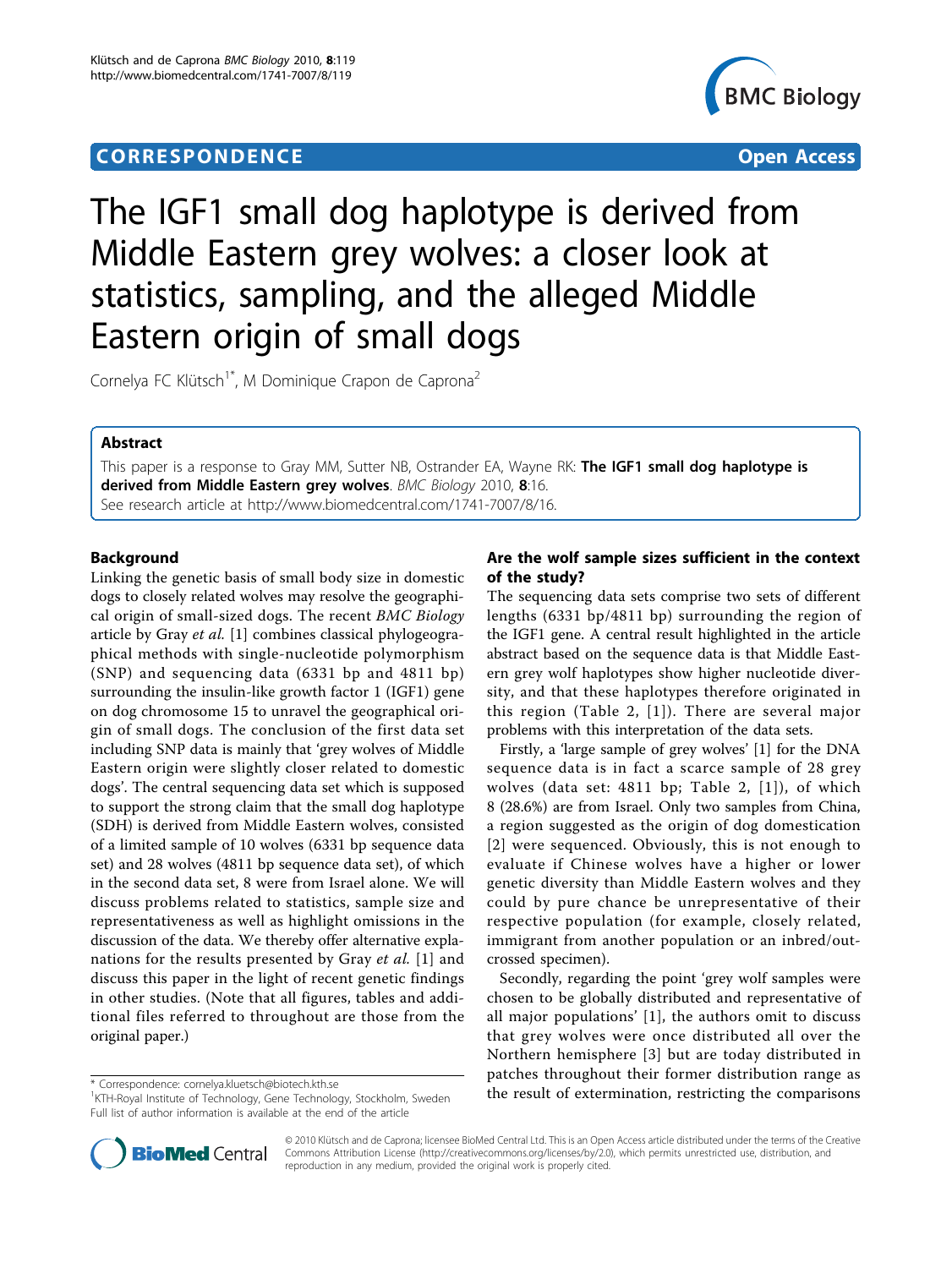that can be made. It is therefore questionable whether a comparison to the current wolf population can give any tangible insight as to the diversity of wolf haplotypes at the time of domestication or, as the authors write, 'early in the history of domestic dogs'.

Thirdly, the largest remaining wolf populations of the Old World in North-East Asia (Kazakhstan, Russia, Siberia and China), which cover approximately 50% of Eurasia, are represented by only two samples in the sequence data set (Figure 1; four in the SNP data, [[1\]](#page-3-0)). However, this area should be well sampled in a phylogeographical study aiming at identifying the origin of the SDH.

Fourthly, Chinese wolves, like Middle Eastern wolves, are of small stature. In addition, they have a morphological feature ('"turned-back" apex of the coronoid process of the ascending ramus', [[4\]](#page-3-0)) typical of dogs. Chinese wolves must consequently be considered as a potential source for the SDH and should therefore be sampled in numbers equal to other wolf populations.

Finally, in a previous study (Additional file 2), Spanish wolves had the largest number (5) of haplotypes with greatest similarity to the SDH whereas Israeli wolves had only a single haplotype closely related to the SDH. However, only two Spanish wolves but eight Israeli wolves were chosen for sequencing. The reason for excluding the Spanish samples is not given in Gray et al. [[1\]](#page-3-0). We therefore question how the samples were chosen for the analysis.

## Do Middle Eastern wolves show significantly higher nucleotide diversity?

The statement that Middle Eastern wolves show higher nucleotide diversity [[1](#page-3-0)] is one of the main arguments used to conclude that Middle Eastern wolf haplotypes closely related to the SDH have originated in this region. This is based on nucleotide diversity combined with a standard deviation. The authors fail to provide the reader with any statistical test  $(P \text{ values})$  or confidence intervals for Middle Eastern nucleotide diversity to be significantly higher in comparison to all other regions. The standard deviations presented are large, partly exceed the estimated values (for example, Iran and China), and are consequently not sufficient to support the conclusion made. The central question is this: is the Israeli wolf population with a nucleotide diversity value (π) of 0.00055 (SD 0.00044; corrected for sample size) significantly different from populations of for example North America (π: 0.00043, SD: 0.00029), Europe (π: 0.00044, SD: 0.00029), Iran (π: 0.00166, SD: 0.00176), or China (π: 0.00010, SD: 0.00013)?

Furthermore, the authors did not test nucleotide diversity in the Spanish population separately from other European samples. This population harbours a high number of haplotypes (and five haplotypes similar to the SDH; Additional file 2 and p. 2) and therefore must be considered to be an alternative source of the SDH. The authors would have to rule out the Spanish wolf population as a source for the SDH in order to conclude that the Middle East is the source population. However, the results would be strongly affected anyway by inappropriate sampling sizes/sampling bias (see above) and thus may have resulted in significant results by pure chance.

Lastly, it is important to note that nucleotide diversity in wolf populations may not give any insight as to the origin of (small) dogs, because the nucleotide diversity among wolves may display other factors. For example, Middle Eastern wolves may have been a centre for diversification of wolf populations or Middle Eastern wolves may have had a larger effective population size than other populations. Both examples have no connection to (small-sized) dogs.

## Is the SDH derived from wolves in the Middle East?

The sequence data has also been used to reconstruct neighbour-joining trees (Figures 4 and 5, [[1\]](#page-3-0)) and minimum spanning networks (MSNs; Additional file 1, Figures S2 and S3, [[1](#page-3-0)]). The SDH is indeed more closely related to Middle Eastern wolf haplotypes in the neighbour-joining trees/MSN. However, bootstrap values are generally low. More importantly, the five Spanish wolf haplotypes similar to the common SDH in a previous SNP study (Additional file 2) should have been sequenced and included to reconstruct neighbour-joining trees/MSN to test whether Spanish wolf haplotypes are an alternative origin for the SDH. However, only two Spanish samples were used (of which only one is actually closely related to the SDH) whereas eight Israeli samples (although only one was most similar to the SDH in Additional file 2) were studied.

The importance of comprehensive population/taxon sampling and character sampling for correct inference of evolutionary relationships is well known. However, the trees presented in Gray *et al.* [\[1](#page-3-0)] are based on rather few characters and, from looking at the principal component analysis (PCA) graph (Figure 3, [\[1](#page-3-0)]), one can see that character numbers (and thereby genetic variation) might have been considerably improved by sequencing longer DNA fragments; for example, the same region as represented by the dog-derived 94 SNP set used in the PCA. At the same time one may wonder how the trees/ MSNs would have looked like with an improved sampling of populations. It is not known if these closest haplotypes can be found in other wolf populations as well. Just a few specimens for most wolf populations is simply not enough to exclude the possibility that other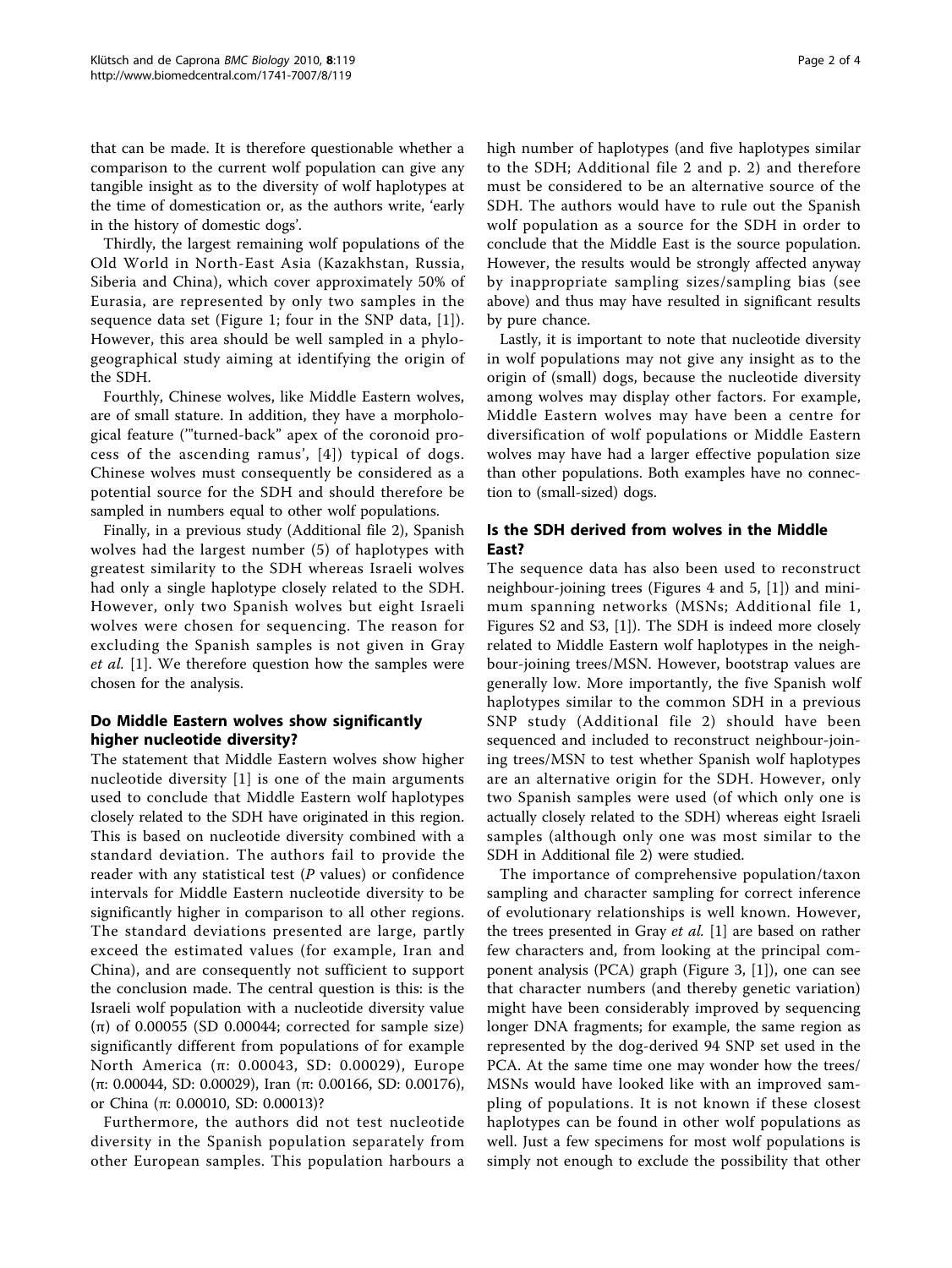wolf populations carry a haplotype closely related to the SDH. The probability  $(P^-)$  of losing a rare haplotype with frequency  $q$  in a sample of  $n$  individuals can be defined as  $P^- = (1 - q)^{2n}$  [[5\]](#page-3-0). Therefore, even if the proportion of the closest haplotypes in a population is 40% to 20%, for example, there is a large possibility (13.0% to 41.0%) that no such haplotypes are included in two individuals representing the population, as in the case of Chinese (or Eurasian) wolves.

## The SNP data set

The last data set included SNP genotypes based on 94 dog-derived SNP markers spanning the IGF1 interval and resulted in a PCA (Figure 3, [\[1](#page-3-0)]) and a neighbourjoining tree (Additional file 1, Figure S1, [[1\]](#page-3-0)). From the PCA graph, the authors conclude a 'slightly closer kinship of Middle Eastern wolves to domestic dogs' (p. 2). A closer look at the PCA graph presented (Figure 3, [[1\]](#page-3-0)), reveals that the variation explained by the two axes is 31.5%; leaving 68.5% of the variation either unexplained or falling within groups. The clearest extractable result is that Akitas (as an ancient East Asian dog breed) are most closely related to wolves. The Akita included in this study exists in two sizes. The American Akita is derived from the ancient Japanese Akita, but has acquired a larger size, and is thus now considered to be another breed by the Japanese Kennel Club within the Fédération Cynologique Internationale. Since both breeds exist in North America, it would have been important to study the Akita samples according to the size of the dogs sampled. Because the Akita groups into two lots in Figure 3 [[1\]](#page-3-0), and only one of the groups is more closely associated with wolves, it would have been important to know if it is the smaller Japanese breed (clearly bred for hundreds of years outside the Middle East) that is closest to the Middle Eastern wolves but also to other Asian wolf samples. The most parsimonious conclusion here would have been that the Japanese Akita dog is related to Asian wolves and Middle Eastern wolves represent a fraction of Asian wolves.

Another point to be raised in this context is the usage of dog-derived SNPs and the potential effects on the results of this study. As pointed out in Morin et al. [\[6](#page-3-0)], downward biases in genetic diversity may arise when applying a SNP marker system in a supposedly highdiversity ancestral population, and SNP ascertainment bias has been proven to be potentially severe in wolves [[7](#page-3-0)]. The dog-derived SNP panel used in Gray et al.  $[1]$  $[1]$ is, as the authors state, based on European dogs only. European dogs harbour only a small fraction of the total genetic diversity found in dogs, because breed formation included a bottleneck [[8](#page-3-0)]. However, at the same time the most variable SNPs are selected from this gene pool. As a result, the SNP panel may be adequate for comparisons of genetic variation among European-bred dogs, but village dogs as well as the ancestor, the wolf, will harbour additional genetic variation not represented in the SNP panel. Consequently, comparisons between European dog breeds and village dogs or wolves will only capture variation and similarities relative to the European dog gene pool. Therefore, the wolf population appears as a small, compact cloud in the PCA analysis in Gray et al. [[1](#page-3-0)]. However, this does not necessarily display the real relationships of wolf populations with each other or with domestic dogs.

#### The influence of hybridisation on SNP analysis

Pang et al. [[2](#page-3-0)] indicated that dog-wolf hybridisation happened in the Middle East and other studies [[9,10](#page-3-0)] showed that Middle Eastern and Italian wolves hybridised with dogs and carry domestic dog DNA. It has to be pointed out that admixture of domestic dogs with Middle Eastern wolves would have happened after domestication [\[2](#page-3-0)], but before the diagnostic short interspersed nuclear element (SINE) and causal SNP mutation occurred in small dogs (otherwise wolves would carry the SINE and causal SNP). However, since no one knows when these mutations occurred, the potential influence of historical hybridisation for European and Middle Eastern wolf populations has to be considered. Therefore, it is equally likely that the Middle Eastern wolf population appears to be slightly more closely related to domestic dogs because of admixture instead of ancestry. In contrast, other wolf populations may appear only less related to domestic dogs, because they carry less/no domestic dog DNA or vice versa from hybridisations.

In fact, a more general problem in using autosomal genetic markers such as SNPs in the study of organisms that can hybridise with other species is the fact that even small influxes of DNA may result in a signal of similarity in subsequent analysis. It is simply unknown to date how much domestic dog DNA is carried by European and Middle Eastern wolves and since when, and how this 'dog DNA' has spread within the wolf or vice versa. However, mitochondrial DNA (mtDNA) [\[2](#page-3-0)] indicates that haplogroup d2 has spread into the Mediterranean and is present in today's European-bred dogs. Since the SNP panel has been selected from European dogs, it is also possible that some SNPs are actually originally Middle Eastern wolf SNPs, again offering an alternative explanation for the slightly closer relationship of domestic dogs and Middle Eastern wolves. The statistical analyses of SNP data might then be severely affected. It is striking that of all potential ancestral wolf populations, European (Spanish) and Middle Eastern wolves appear to show a slightly closer relationship to domestic dogs. In this context, the more general